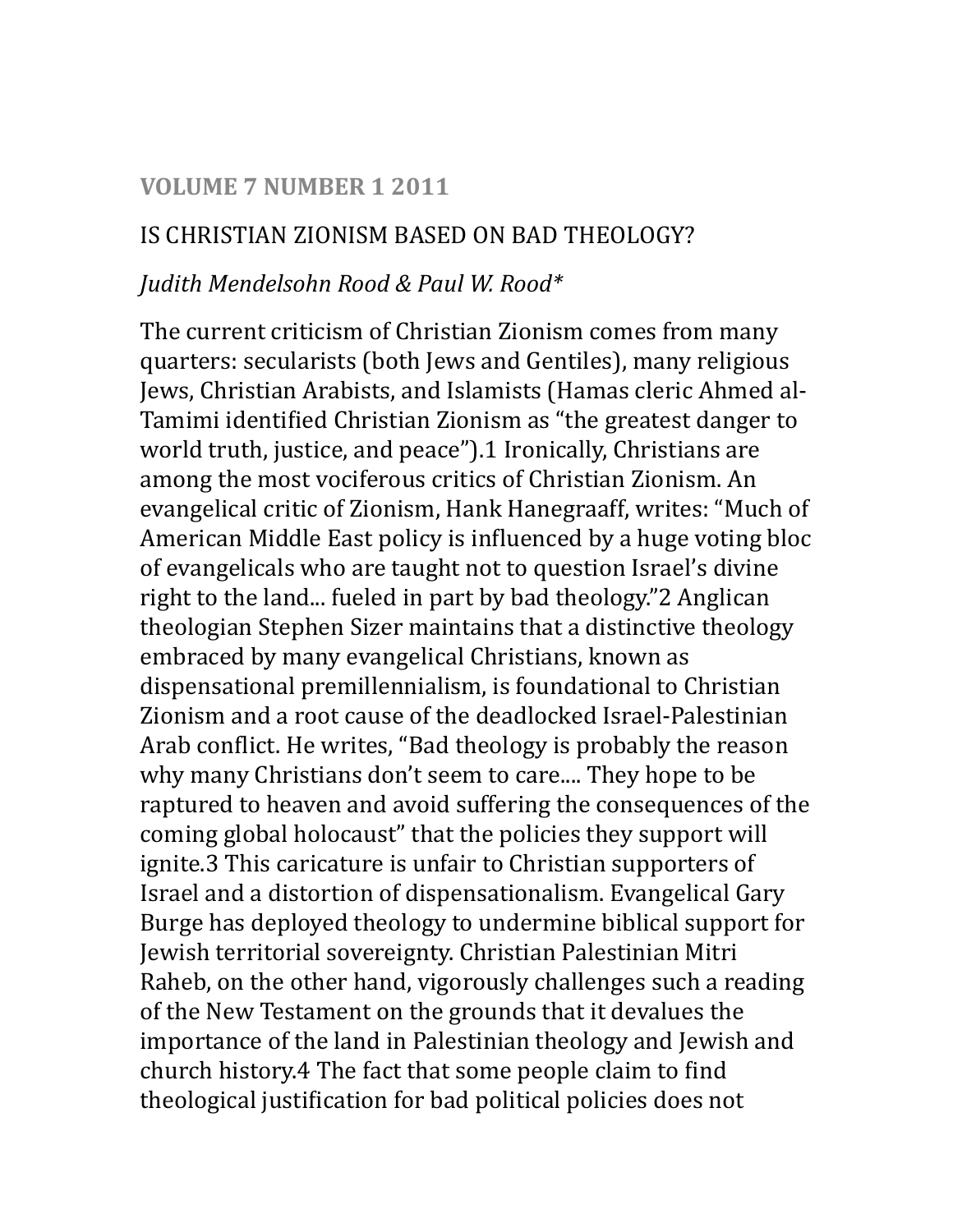necessarily indicate bad theology; bad policy more often springs from bad interpretations of history and contemporary events, interpreted with bad applications of ethics and theology. 

\* Judith Mendelsohn Rood is Professor of History and Middle Eastern Studies at Biola University in La Mirada, CA; judith.rood@biola.edu. Paul W. Rood is Lecturer in Politics and Economics at Biola University; paul.rood@biola.edu.

1. Jerusalem Newswire Editorial, "Hamas: Christian Zionism is Our Enemy," *Jerusalem Newswire*, August 22, 2005, http:// www.jnewswire.com/article/527.June\_5\_2007. 

2. Hank Hanegraaff, *Apocalypse Code: Find Out What the Bible Really Says about the End Times and Why It Matters Today* (Nashville: Thomas Nelson, 2007), xx-xxii.

3. Stephen Sizer, *Zion's Christian Soldiers?* (Nottingham, England: InterVarsity, 2007), 136-37, see also Stephen Sizer, *Christian Zionism: Road Map to Armageddon?* (Leicester, England: InterVarsity Press, 2000).

4. Gary Burge, "The New Testament and the Land: How Early Christianity Challenged Ethnic Territorialism," and Mitri Raheb, "Contextual Palestinian Theology as It Deals with Realities on the Ground," papers presented at the Christ at the Checkpoint Theology of the Land Conference (Bethlehem Bible College, Bethlehem, Israel, March 1-17, 2010); available at http://www. christatthecheckpoint.com/lectures.html. 

### **VOLUME 7, NUMBER 1 A JOURNAL FOR THE THEOLOGY OF CULTURE**

*What is Dispensational Theology?*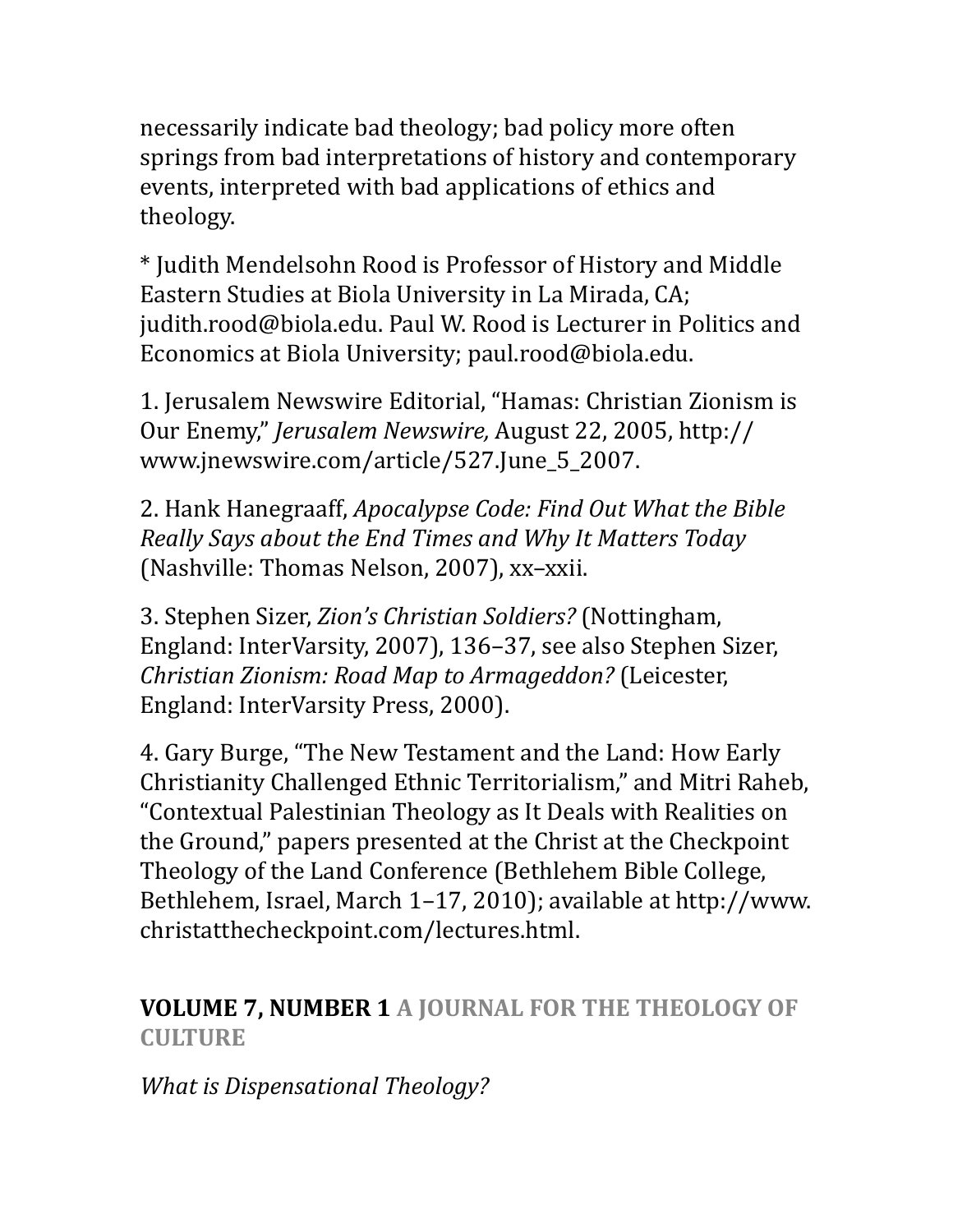The distinctive theological tenets of *dispensationalism* include belief in the authority of the Bible and a philosophy of Providential history framed within respect for the prophetic writings in the Bible, in which the unique past, present, and future role of the nation of Israel occupies a central role in God's plan.5 The term itself seems to imply that what is distinctive about this theology is its division of human history into distinct "ages" or "dispensations," stretching from the creation of man through the future millennial age. However, all Christian theologies hold to *some* division of history into different eras, and Christians holding to traditional orthodox doctrine also affirm the authority of Scripture and historical Providence as well as distinctive historical periods in biblical history. What is *most* distinctive about dispensationalism is its belief in a *future* literal fulfillment of Biblical prophecy, including the restoration of the Jewish nation in the Holy Land during the Millennial Age.

Other systems of theology hold that God's covenant with Israel was transferred to the Christian church, which became the *new Israel* at Pentecost. Sizer says, "(Christian Zionism) errs most profoundly because it fails to appreciate the relationship between the Old and New Covenants and the ways in which the latter completes, fulfills and annuls the former."6 In his view, the "bad theology" of dispensationalism leads to blind support for the modern Jewish state of Israel and its "unjust" and "racist" policies. Sizer argues that the *ethne*, or People (Hebrew: 'am) of Israel has no continuing theological significance during the Church Age, including no continuing or future role in Providential history, nor a continuing valid connection to the land of Israel. Instead, in this view, there is no theological reason for the Jews to exist as a separate people, or nation, because individual Jews (like individual Gentiles) find fulfillment of their covenants and calling in Christ and His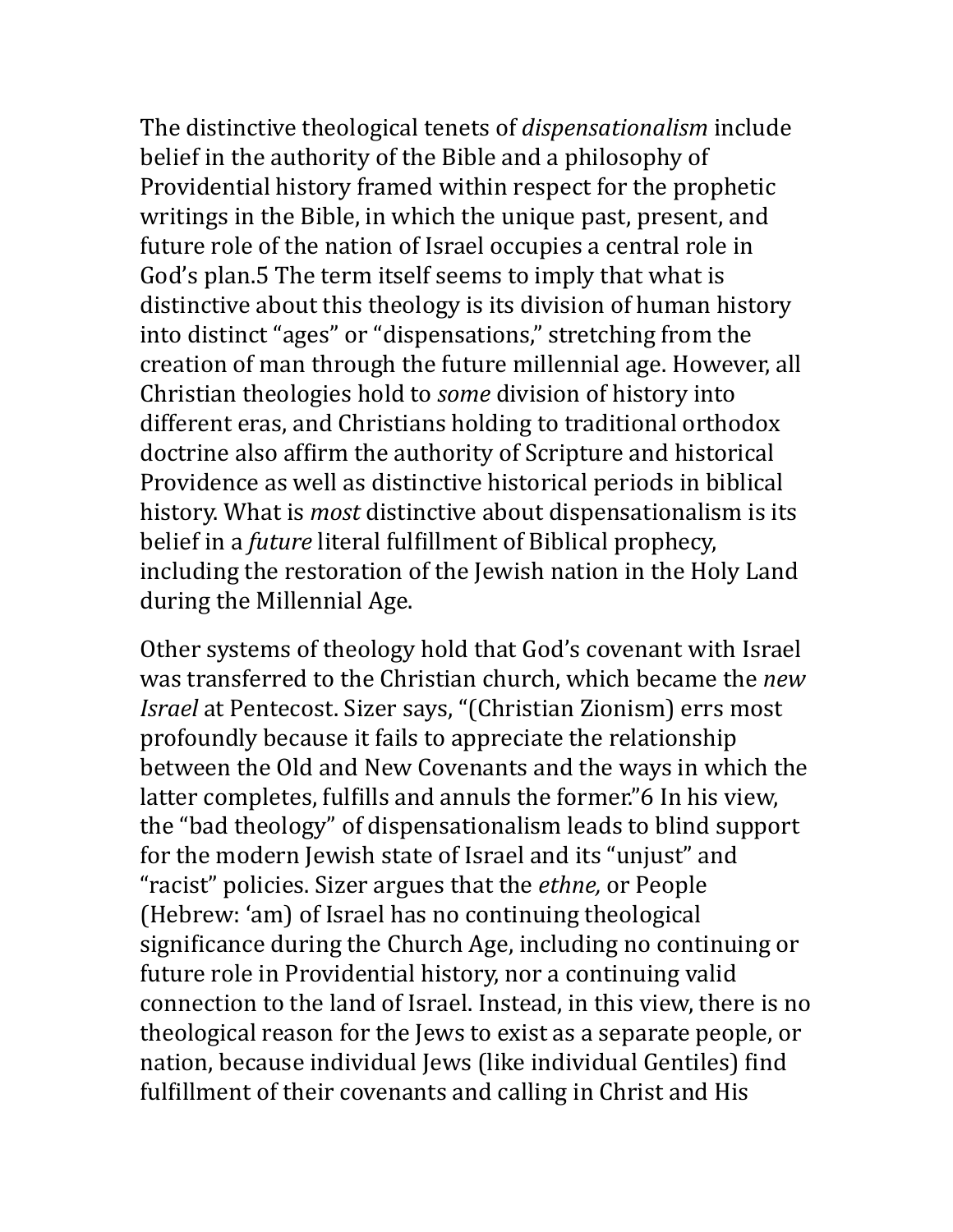church, in which they gain a new identity in Christ. Thus, they are no longer Jews, but Christians.

Following the Holocaust, the Catholic Church articulated important theological statements concerning Israel and the church in order to affirm that the Jewish people has a continuing significance in God's plan. Similarly, some nondispensational theologies give recognition to an enduring promise and blessing

5. The brief and remarkably helpful booklet by Michael J. Vlach, *Dispensationalism: Essential Beliefs and Common Myths* (Los Angeles: Theological Studies Press, 2008) provides a helpful overview and reference to leading theological studies of dispensationalism and alternative views of eschatology. Contemporary treatments on dispensationalism include: Charles C. Ryrie, *Dispensationalism Today* (Chicago: Moody Press, 1965); Craig Blaising and Darrel Bock, *Progressive Dispensationalism: An Up- to-Date Handbook of Contemporary Dispensational Thought* (Wheaton, IL: Bridgepoint, 1993); Robert L. Saucy, *The Case for Progressive Dispensationalism* (Grand Rapids: Zondervan, 1993).

6. Stephen Sizer, "An Alternative Theology of the Holy Land: A Critique of Christian Zionism," The Churchman (June 1999): pp?. 

## *CHRISTIAN ZIONISM - Rood & Rood*

for Israel, believing the Kingdom of God as not fully realized until Christ's future Second Advent when the redeemed from all of the nations, including the Jewish people, will be united in the Millennial Age. Other theological views are more explicit regarding Israel's *replacement*, or *fulfillment* in Christ, and the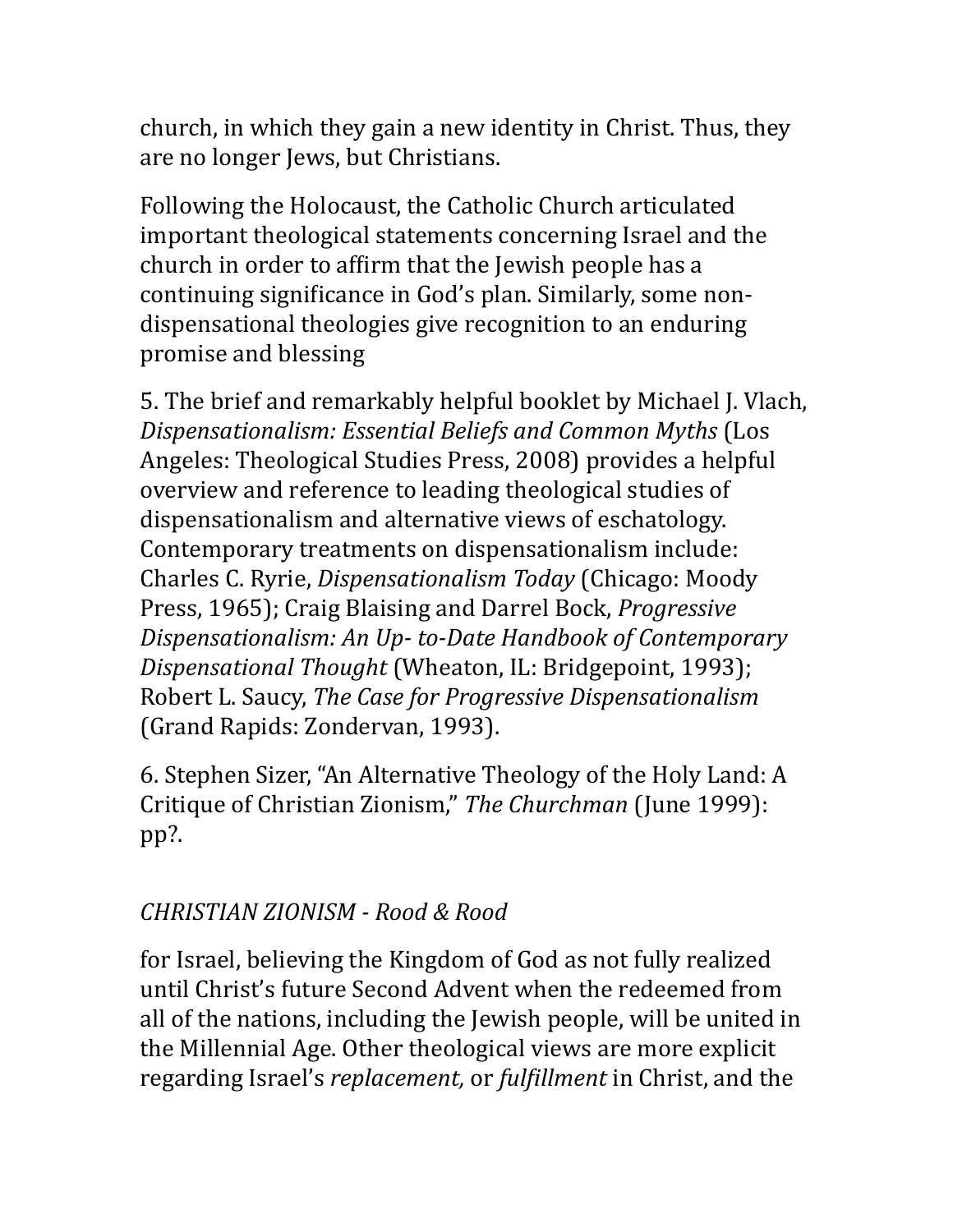"Kingdom of God" instituted in the church and completed progressively in history. In 1907, during the heyday of Progressivism, liberal theologian Walter Rauschenbusch spoke confidently of helping "to build the coming Messianic era of mankind" through a social gospel of the Kingdom.7 Similarly, many Jewish theologians, while rejecting the notion that God had *replaced* Israel with the Gentile church, view the "Messianic Kingdom" as an activity of human progress, rather than the future accomplishment of Israel's Messiah.

After the horrors of the World War I, some social gospel progressives questioned their optimistic and triumphalist teleology. One of these, Reinhold Niebuhr, considered to be the foremost political theologian of his day, formulated his sober perspective of "Christian Realism" during the decade leading up to World War II and the Holocaust. While not a dispensationalist, Niebuhr shared their view of human nature and history, writing that: "Various apocalyptic visions point to an interpretation of history in which there is no suggestion of a progressive triumph of good over evil, but rather a gradual

sharpening of the distinction between good and evil." <sup>8</sup>

# *Current Concerns about Christian Zionism*

According to a 2005 survey commissioned by the Pew Forum on Religion and Public Life, evangelical Protestants are significantly more likely to believe that "God gave the land of Israel to the Jews" (72 percent) and that "Israel fulfills the Biblical prophecy about Jesus' second coming" (63 percent).9 Many critics of Christian Zionism object that any faith in the literal fulfillment of prophecy is dangerous in and of itself, that "anticipation of the inevitable," makes apocalyptic catastrophe more likely.

For example, evangelical critics of contemporary Christian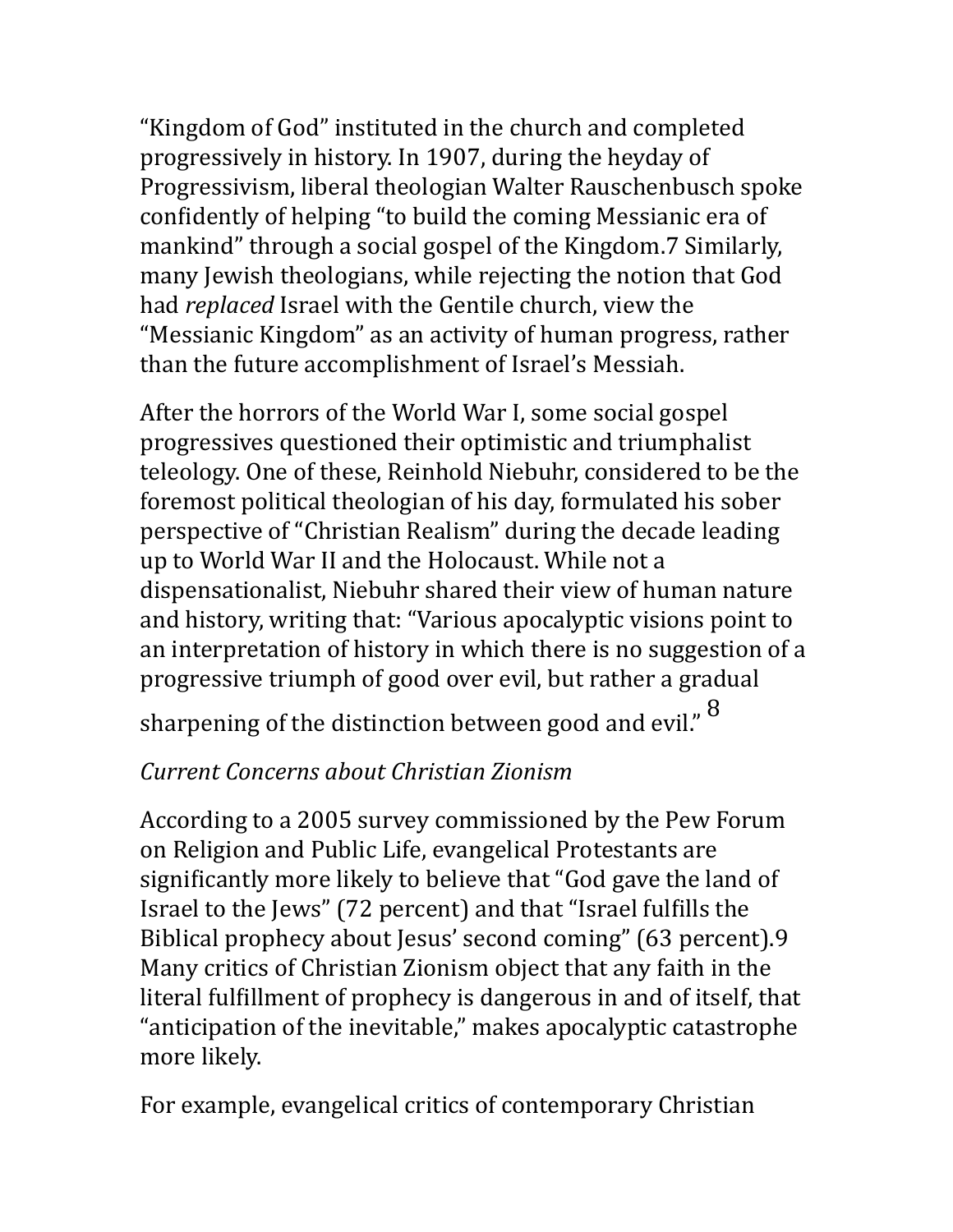Zionism have produced a feature length documentary film decrying evangelical support for the State of Israel, entitled *With God on Our Side,* which was screened at Christian colleges and other public venues around the country this fall. To its credit, the documentary serves to educate its generally uninformed audience about Israeli 

7. Walter Rauschenbusch, *Christianity and the Social Crisis*  (New York: Macmillan, 1907), 352. 8. Reinhold Niebuhr, *Europe's Catastrophe and the Christian Faith* (London: Nisbet, 1940), 35-36.

9. Pew Forum on Religion & Public Life, *American Evangelicals* and Israel: Public Opinion on Religion and the Israeli-Palestinian *Conflict, April 15, 2005; http://pewforum.org/Christian/* American- Evangelicals-and-Israel.aspx.

### **VOLUME 7, NUMBER 1 A JOURNAL FOR THE THEOLOGY OF CULTURE**

policies in the West Bank. It provides powerful visuals and highlights compelling Palestinian Christian voices about the realities of injustice and suffering that they have experienced in the occupied territories, as well as their unhappy experiences with American evangelicals who have no understanding of the existence of Arab Christianity. Throughout the film, thoughtful Christians offer important perspectives on Christian reconciliation work in Palestine and Israel, most notably Matthew Hand of Reconciliation Walk, and Salim Munayer of Musalaha. Importantly, Munayer condemns the way in which "we (Israelis and Palestinians) have triangled [sic] the church from outside into our conflict.... As a result, we lose our distinct calling and vocation to be a bridge between the people, so instead of helping these two distinct groups of people to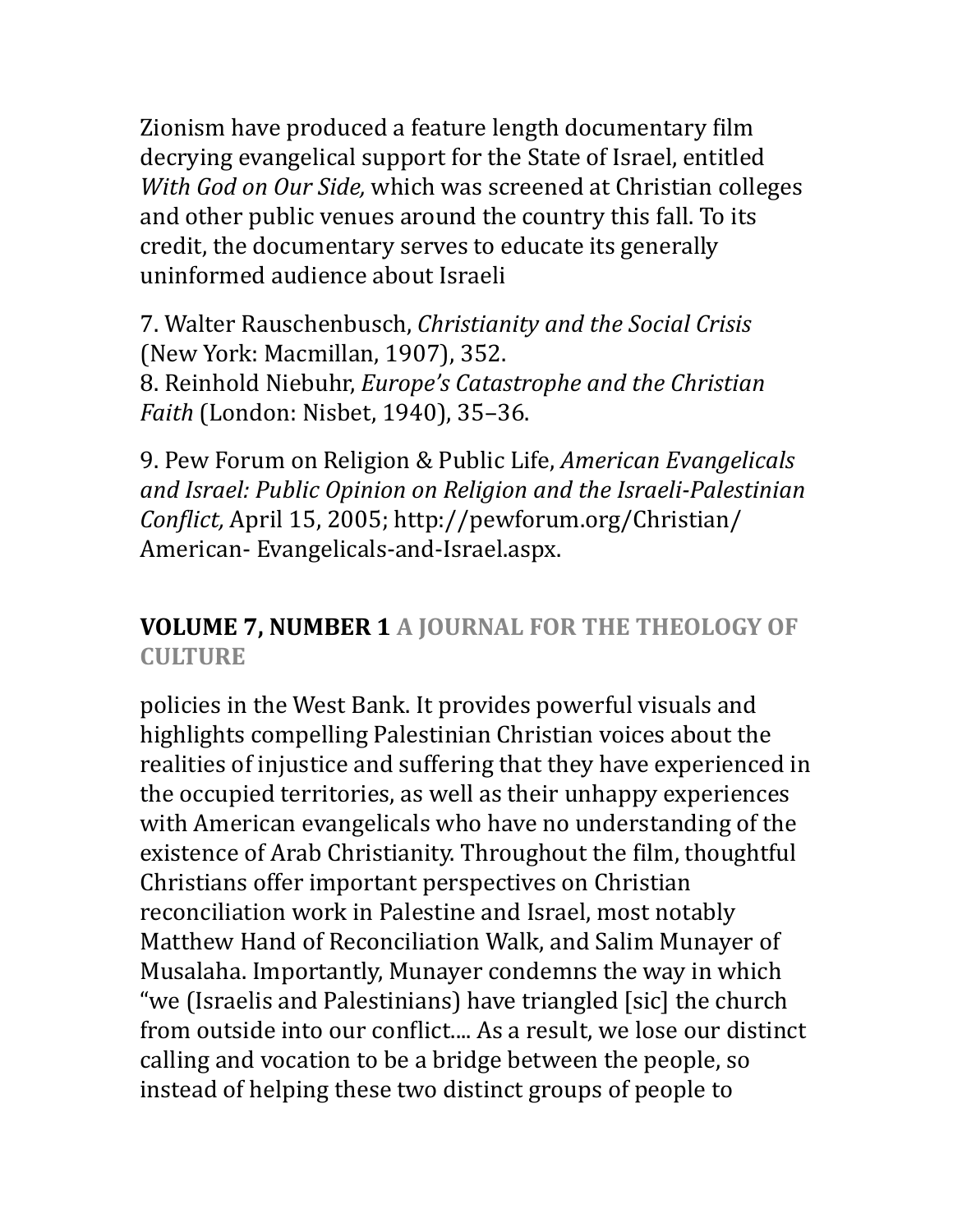resolve their problem, or promote peace, reconciliation...we are adding oil to the fire." The film directs well-earned criticism at the politicized biases and prejudices often exhibited by contemporary Christian Zionist leaders and their followers. These aspects of the film are helpful and commendable.

Regrettably, the historical, political, and theological messages of the film are ultimately unhelpful for helping Christian audiences to understand the realities of the Israel-Arab conflict. The film's summary of its history is one dimensional and anti-Israel. With no reference to Arab and Palestinian failures in the realm of politics and government, the contemporary Israeli perspective is represented by images of Jewish religious extremists parading through Arab East Jerusalem screaming "Death to the Arabs," and fanatics waving pictures of the Third Temple, followed by a newsreel blast of a nuclear explosion. Two of the most radical Jewish anti-Zionists (Ilan Pappe and Norman Finkelstein) charge Israel with ethnic cleansing during the 1948 Arab-Israeli War and violations of international law following the 1967 Six-Day War. Their comments fail to address the complex bundle of human rights and land tenure issues resulting from the downfall of the Ottoman Empire, the establishment of the British Mandate by the League of Nations, or Jordanian policies regarding Jewish properties in the West Bank that came under their control in 1948, including the Old City of Jerusalem and the destruction of the Jewish Quarter and its synagogues. Moreover, the ongoing acts of violence, terror, and ethnic hatred committed by both parties involved in the conflict, and the failures of outside parties to mediate the dispute are also ignored.

The main message of the film *With God on Our Side* is theopolitical. Burge and Sizer deliver two messages: first, the modern state of Israel has no historical or natural rights claims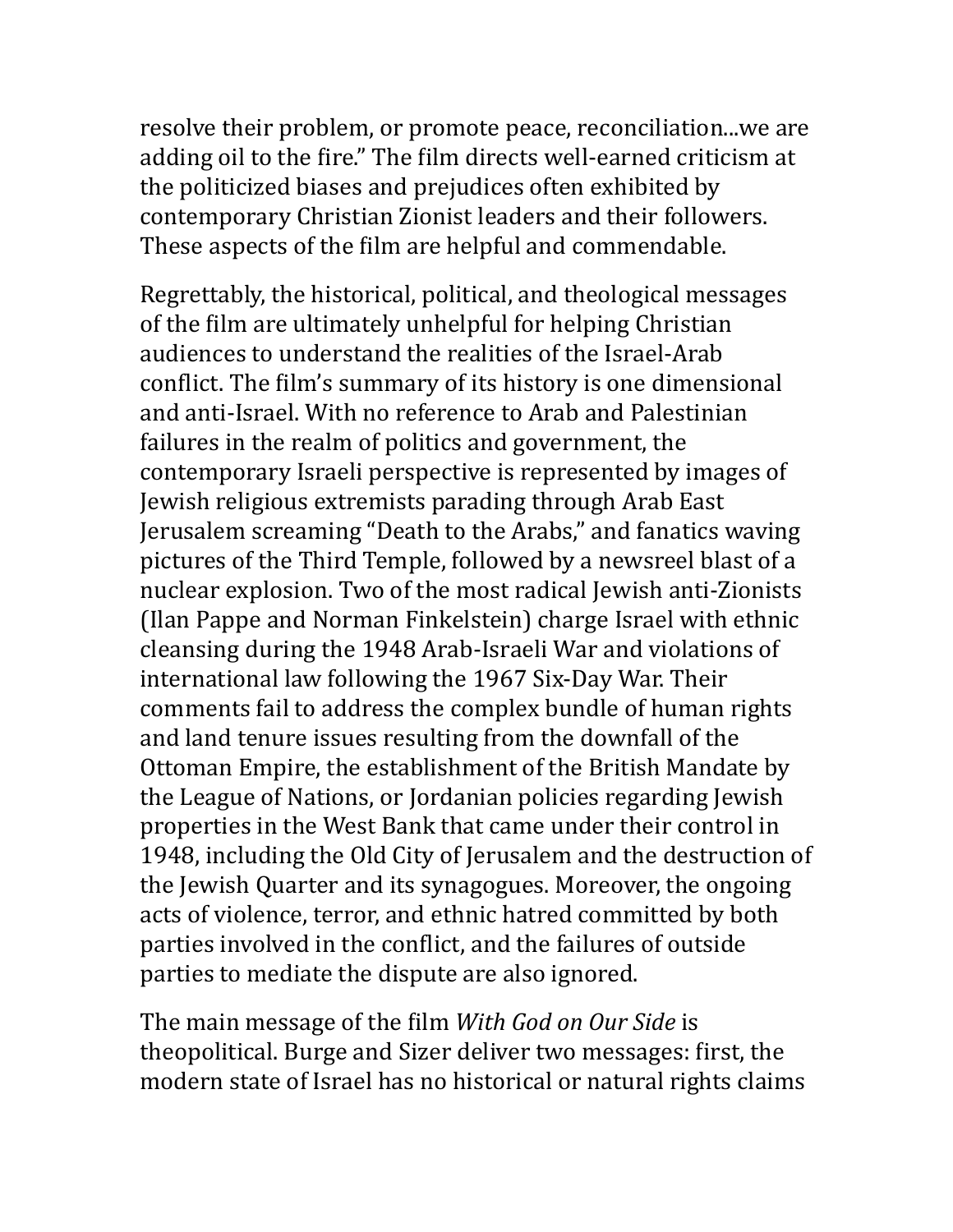to legitimacy, but is an unnatural invention of Western colonialism and theological imperialism; and second, the idea of the modern state of Israel was initiated by and continues to be supported by a politicized and racialized theology, dispensationalism. Sizer describes the union of dispensational theology with political Zionism as "a system that believes that Jews have the right to much of the Middle East, and it gives preference to Jewish people over others who may have

### *CHRISTIAN ZIONISM - Rood & Rood*

been born in that particular piece of land."10 Burge sees Christian Zionism as but the latest manifestation of politicized eschatology: "This has happened over fifteen hundred years. We are millennial as a religion, that means that Christians have always anticipated the end of the world in their time frame...We have examples again and again throughout Christian history in which the church has been asked to adopt a political agenda for the world, and the world has always lived to regret it."11 Burge cites examples of Byzantium, the Holy Roman Empire, the Crusades, etc., in support of this argument.

To us, it seems ironic that dispensationalism—a theological perspective which has been historically the most critical of the political pretensions of "Christendom," and which for generations has been shunned by social justice critics as "too" heavenly minded" because of its pessimistic worldview should be so charged. Sizer and Burge accuse Christian Zionists of viewing the conflict solely through the "lens of prophecy" rather than the "lens of justice." This "leads them to ignore human rights excesses...and they (Israelis) are given a free pass for that because they are 'God's chosen people'."12

Others see less reason for alarm, appreciating Christian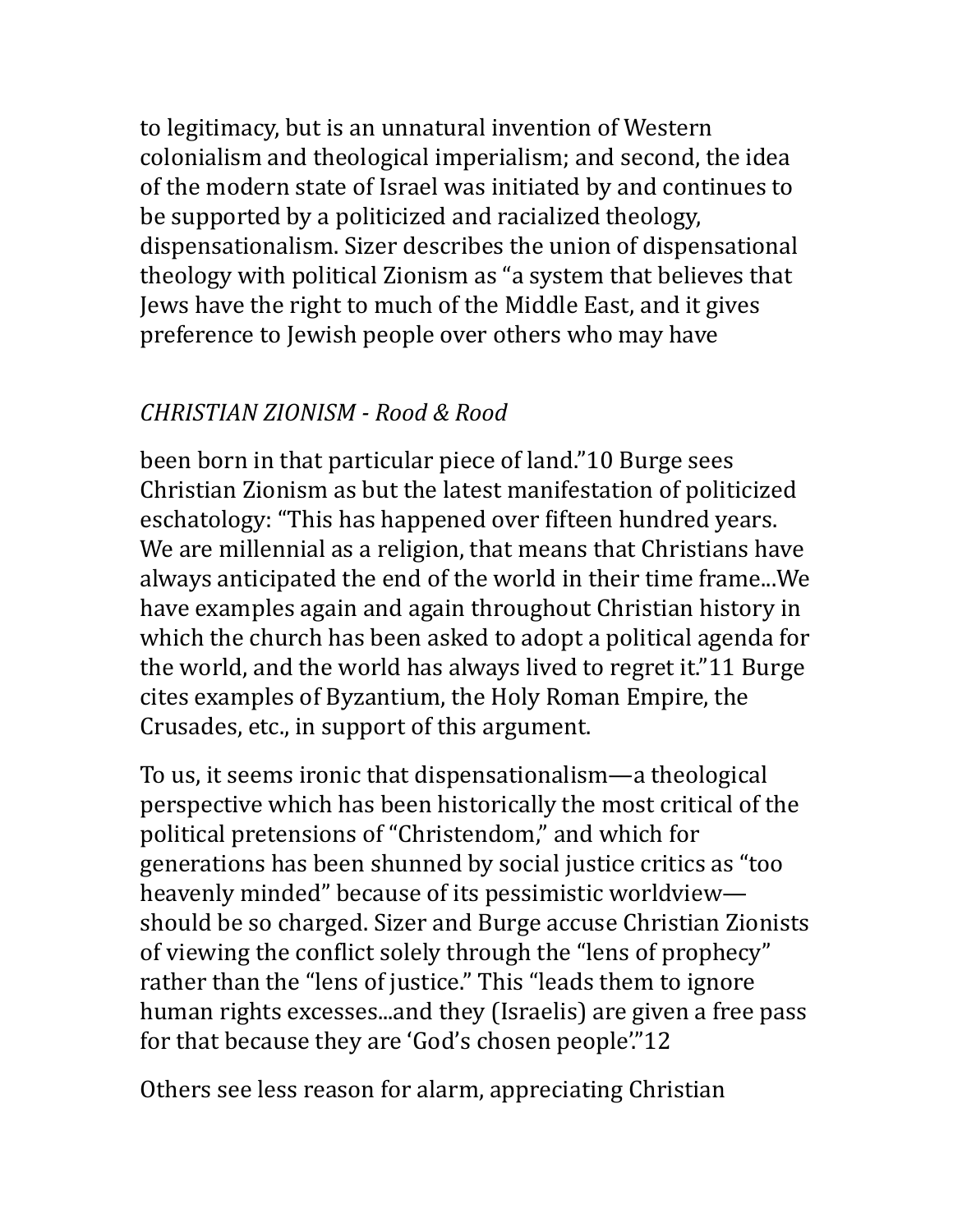Zionists' participation in the ongoing dynamic process by which contending perspectives check and balance each other, keeping American foreign relations grounded in our core values. Walter Russell Mead comments that for most evangelical Protestants, the "preservation of the Jews and their return to Israel is seen as proof that God acts in history—a very reassuring thought for people concerned about the dangers of modern life." Mead notes that while some Christian Zionists may have their political judgment disoriented by apocalyptic speculation, "there are many others for whom it means just the opposite.... (that) this God is still around, still faithful to his promises, and still guiding humanity through the dangers that surround us. To be pro-Israel is to be pro-hope."13

Well, if mainstream Christian Zionists are relatively benign, how dangerous are the most zealous? The political philosopher Eric Voegelin warned of the dangerous desire to actualize eschatological events, describing this as the attempt to "Immanentize the Eschaton" by transfiguring reality through esoteric deeds, rituals, or violent practices.14 Dispensationalism's eschatological seriousness has

10. "Sizer Commentary," *With God On Our Side*, DVD, dir. by Porter Speakman, Jr. (Rooftop Productions, LLC. 2010); http:// www.withgodonourside.com. 

11. "Burge Commentary," *With God On Our Side.* 12. "Sizer Commentary," With God On Our Side.

13. Walter Russell Mead, "Why AIPAC Is Good for The Jews and for Everyone Else," The American Interest Online, CMS http://blogs.the-american-interest.com/wrm/2010/04/05/ why-aipac-is- good-for-the-jews-and-for-everyone-else/# (accessed April 5, 2010).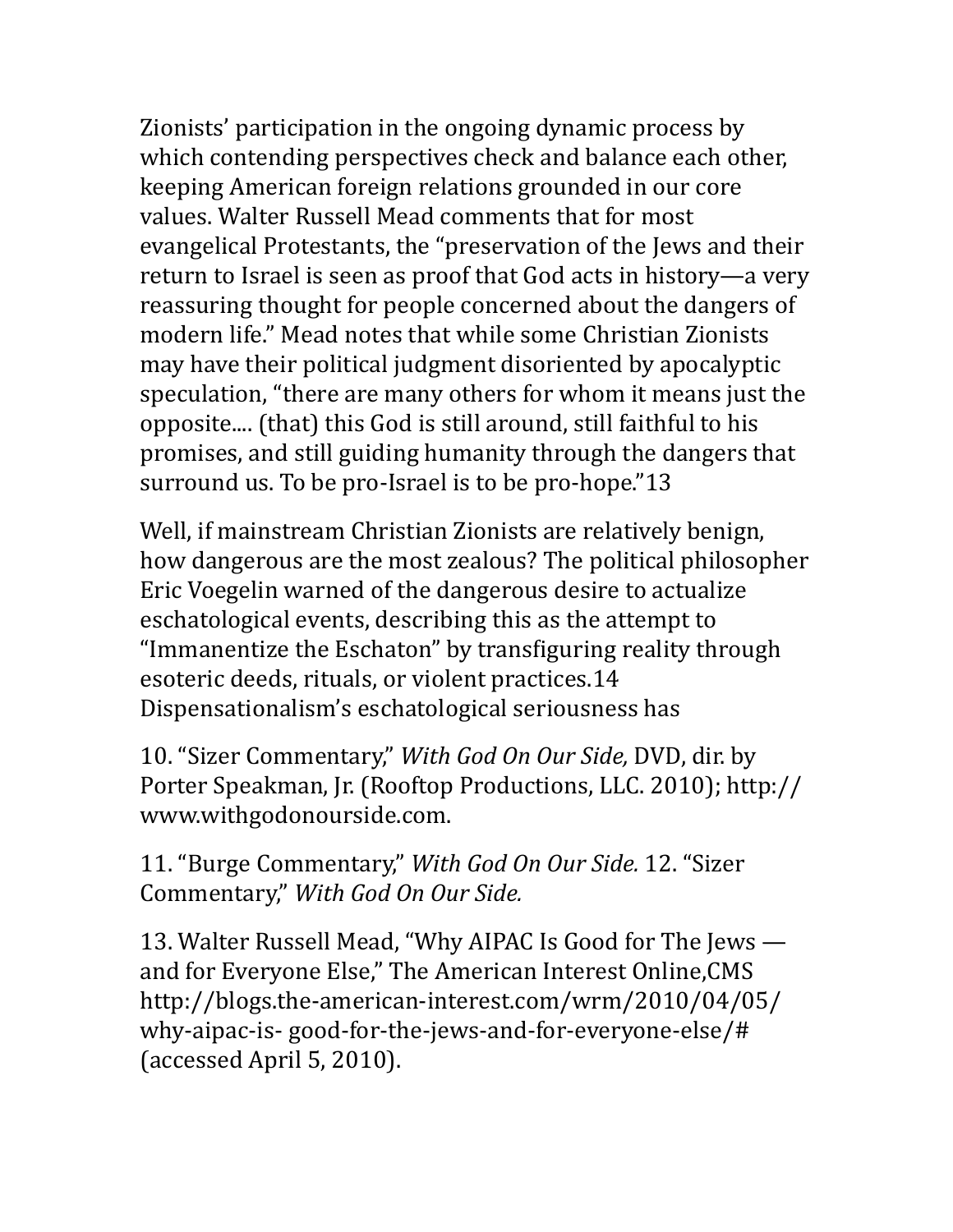14. Eric Vogelin, *The New Science of Politics* (Chicago: University of Chicago Press, 1987), 120.

### **VOLUME 7, NUMBER 1 A JOURNAL FOR THE THEOLOGY OF CULTURE**

led some *errant* adherents to become infected with a pathology that overrules or even violates their faith in Divine prophetic fulfillment. A few extreme outliers may attempt to use their own power to implement policies or create conditions to initiate the apocalypse. Responsible religious leaders need to guard against this deceit and guide their congregations toward a rational and normative obedience to the moral law and the gospel. 

Today, the most visible of the Christian Zionist organizations, Christians United for Israel (CUFI) and the International Christian Embassy in Jerusalem (ICEJ) provide necessary advocacy to combat anti-Semitism and anti-Zionism, promote Israel as a liberal democracy, and support Israel's legitimate security needs. As Christians, they are motivated by a sense of shame about the Holocaust and Anti- Semitism, and indebtedness to the Jewish people for the faith of their Patriarchs, and their transmission of Holy Scripture to mankind. However, to varying degrees these organizations have lost the sober bearings of earlier Christian Zionists and *normative* dispensationalists, who accepted the brute reality that Israel (like all states, churches and people) is fallen, with a capacity to violate rights and commit acts of injustice—the very sins condemned by the Hebrew prophets—and that such violations of God's eternal moral law could never be justified by the necessity for prophetic fulfillment.15 Examples of our areas of concern are summarized below.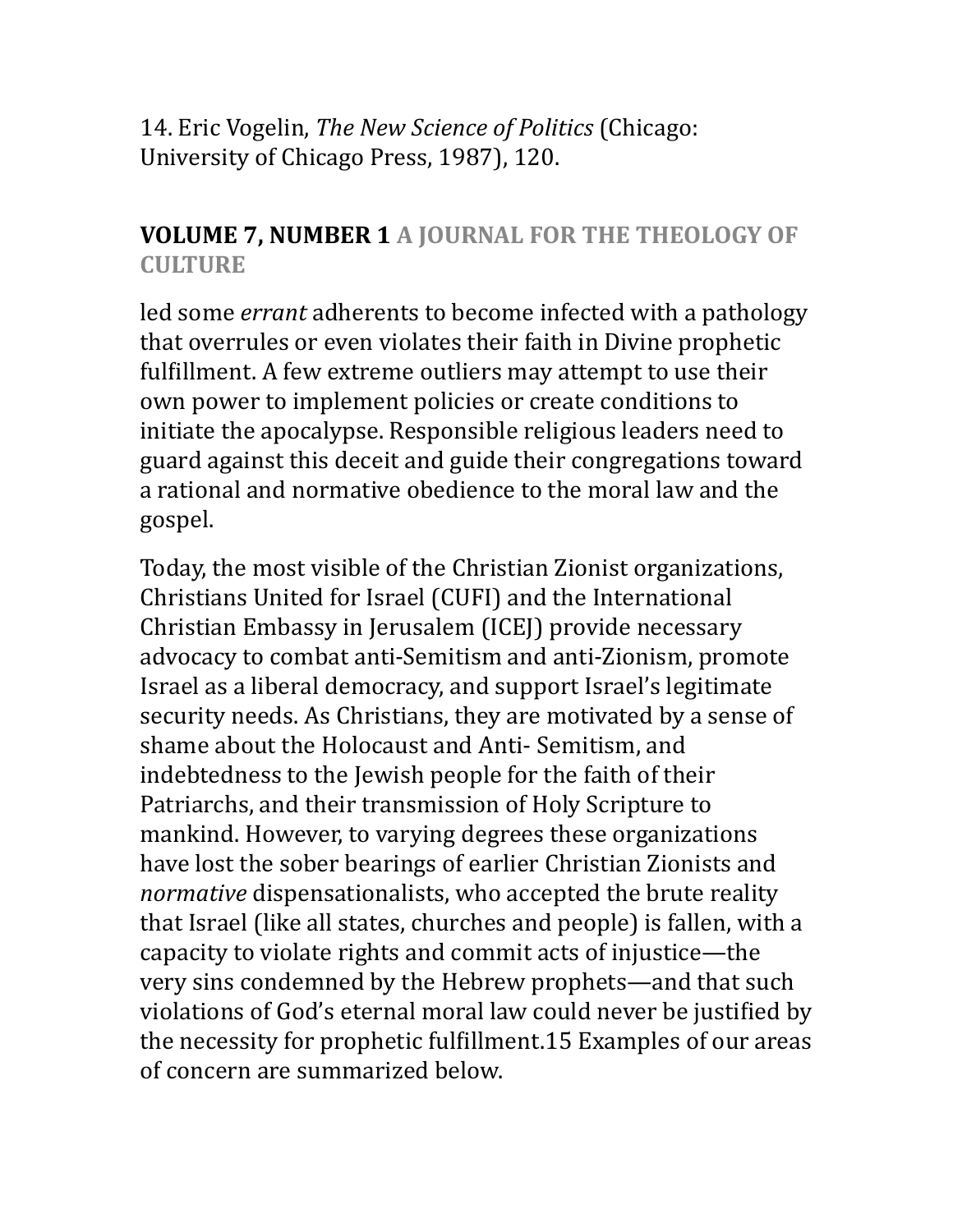## *Territorial Compromise and Peace Negotiations*

Christian Zionist media channels frequently send out dire warnings over any threatened loss of occupied territory. Strategic defense, civilian safety, and security measures are factors for legitimate concern; it is another thing for some Christian Zionist leaders to view the territories currently under Israeli occupation as Jewish by right of divinely ordained conquest, causing them to view territorial compromise as unbiblical, opposing diplomatic negotiations that might lead to Palestinian self-government. Over the centuries, the three monotheistic faiths have battled over the sacred spaces in the Holy Land. Israeli fundamental law is committed to maintain the peaceful shared use of the holy sites, so some compromises over sacred geography must be acknowledged, rather than strenuously opposed by extreme Christian Zionist leaders.

Many dispensationalists have spoken out to guide their followers away from these dangerous positions. The full extent of the land promised to Abraham's seed (Gn 15:18), expounded further by the prophet Ezekiel (Ez 47:15–20), has *never* been

15. We acknowledge the valuable contribution to this perspective found in Prof. John S. Feinberg's paper "Dispensationalism and Support for the State of Israel" delivered at the Christ at the Checkpoint Conference in Bethlehem, Israel, March, 2010; available online at http:// www.christatthecheckpoint.com/lectures.html.

# *CHRISTIAN ZIONISM - Rood & Rood*

under the control of a sovereign Jewish state. While the people of Israel are re- gathering and their homeland is re-established, the territorial restoration of the Jewish nation, and their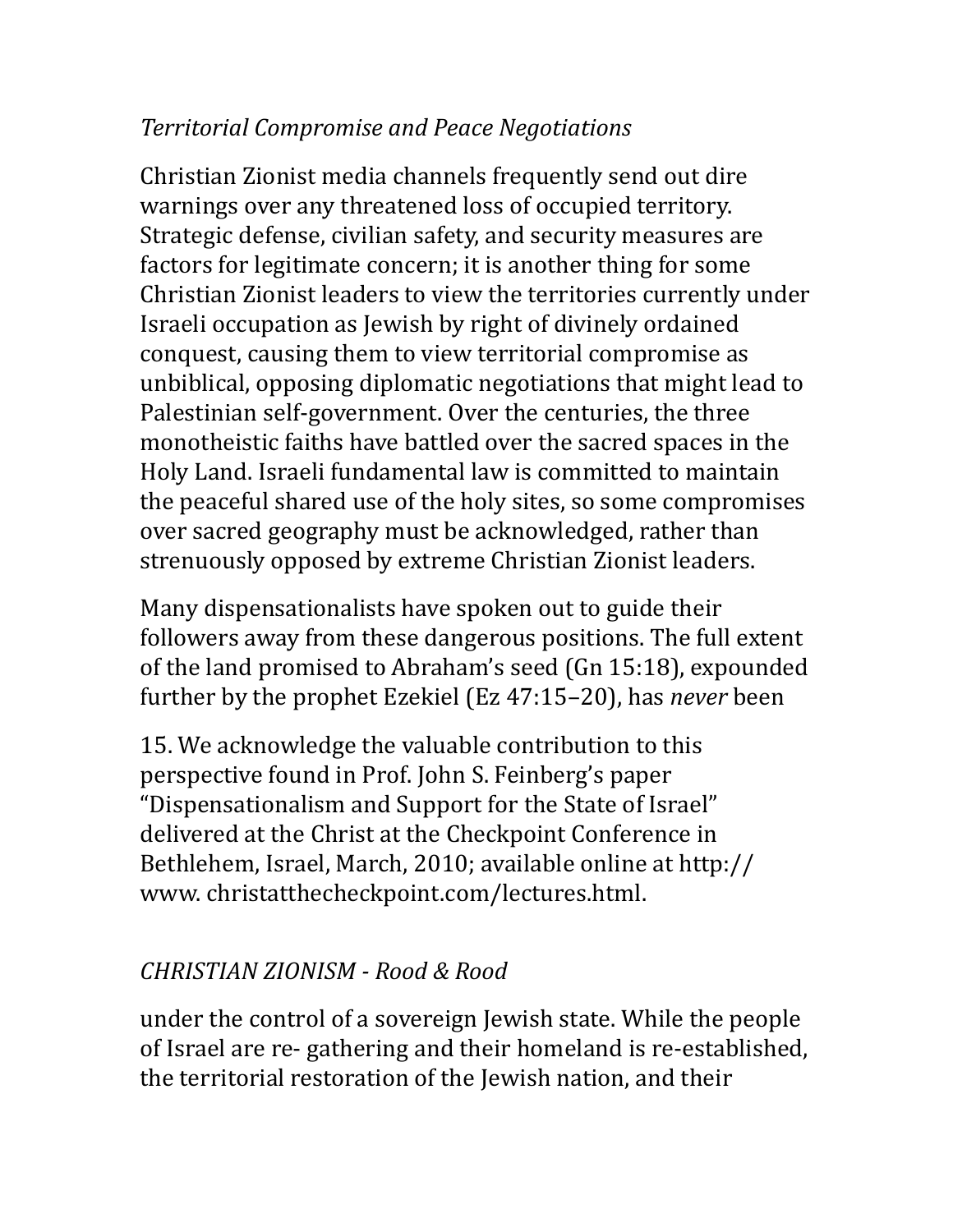service to their King and Savior Jesus Christ, is a future eschatological event. The late Louis Goldberg wrote in 1997, "All of the land which God has provided cannot be a current concern for negotiation. Some Israelis lay claim to the land now, but it will only be a reality when ... an entire generation of Israelis, in the midst of frightful pressures, call upon the Lord in their land ... then, and only then, will Israel take title to all the land God promised through His prophet Ezekiel."16

Although most dispensationalists believe that in the last days Israel will enter into a peace treaty for seven years, later broken after three and a half years, marking the beginning of the catastrophic events of the Tribulation, they understand that no peace treaty made by men lasts forever, and many treaties are preferable to no treaty. No one can be sure this or that treaty is the end of days treaty mentioned in Daniel 9:27. Dispensationalist theologian Arnold Fruchtenbaum expressed a pragmatic view: "I am not against Israeli withdrawal from either the Gaza Strip or from segments of the West Bank. It may save Jewish lives...concerning the roadmap for peace...whatever peace is attained through human effort will be temporary at best."17 The Israeli people and their government are in the best position to make pragmatic policy decisions concerning negotiations with the Palestinians, and their Christian friends should support their diplomatic efforts.

#### *Christian Zionism and Compassionate Justice*

Many Christian Zionist leaders view the humanitarian and political crisis of the Palestinian Arabs as self-inflicted, and some would even mention divine retribution for their opposition to the State of Israel. Whatever truth may lie in this perspective, it is no excuse for indifference toward the suffering of innocents and failure to support programs for Palestinian education, development, and reconciliation. Christian Zionist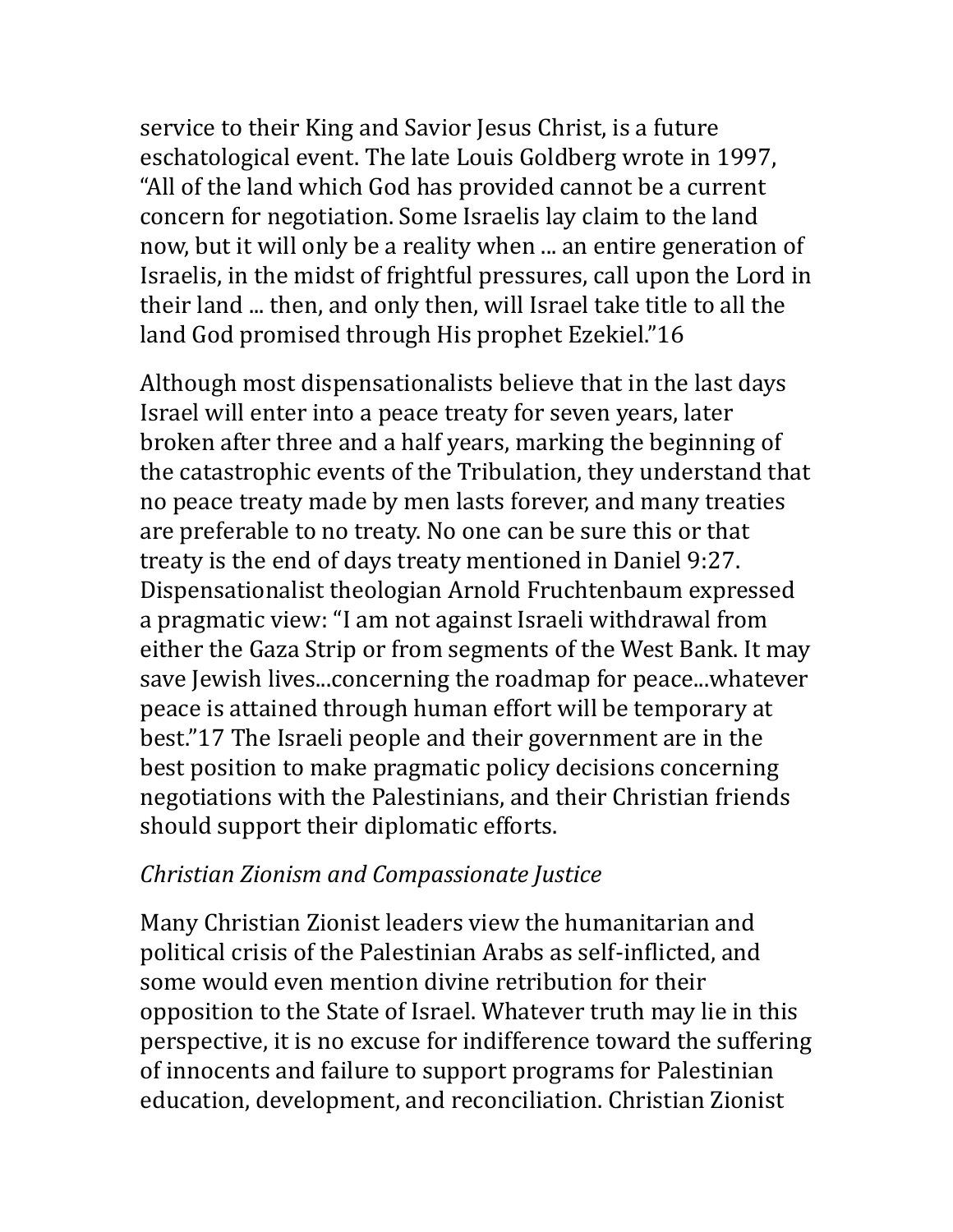organizations fund West Bank Jewish settlements, ignoring projects that seek to strengthen civil society and public safety in the West Bank and Gaza. Fortunately, there are a few Christian organizations, like Seeds of Hope, in Jericho, that empower Palestinians with education and micro-business projects that bring hope and healing to both Jews and Palestinians.18 Christian Zionist leaders have also failed to advocate for full religious and political rights for Christian Palestinians and Messianic Jews. Christians who want to show their 

16. Louis Goldberg, "The Borders of the Land of Israel according to Ezekiel," *Mishkan* 1, no. 26 (1997): 37-40.

17. Arnold Fructenbaum, "Gaza & West Bank Withdrawal," August 31, 2005; http://www.ariel.org/ answers.

18. http://www.seedsofhopeinc.org/aboutUs.html.

## **VOLUME 7, NUMBER 1 A JOURNAL FOR THE THEOLOGY OF CULTURE**

love for the Jewish people should be willing to share about the One who loves us so much, and to defend the rights of those who do. Indeed, local Israeli Messianic and evangelical Arab congregations are among the groups most actively involved in reconciliation ministries.

Dr. Mark Bailey, President of Dallas Theological Seminary, considered the preeminent center of dispensationalist theology, notes that Ezekiel's prophesy of Israel's return is to a land with non-Jewish peoples, including their ancient Arab kin: "You are to consider them as native-born Israelites; along with you they are to be allotted an inheritance among the tribes of Israel." (Ez 47:21–22). He urges, "We act most like Christ when we seek to bring God's perspective and peace to a situation."19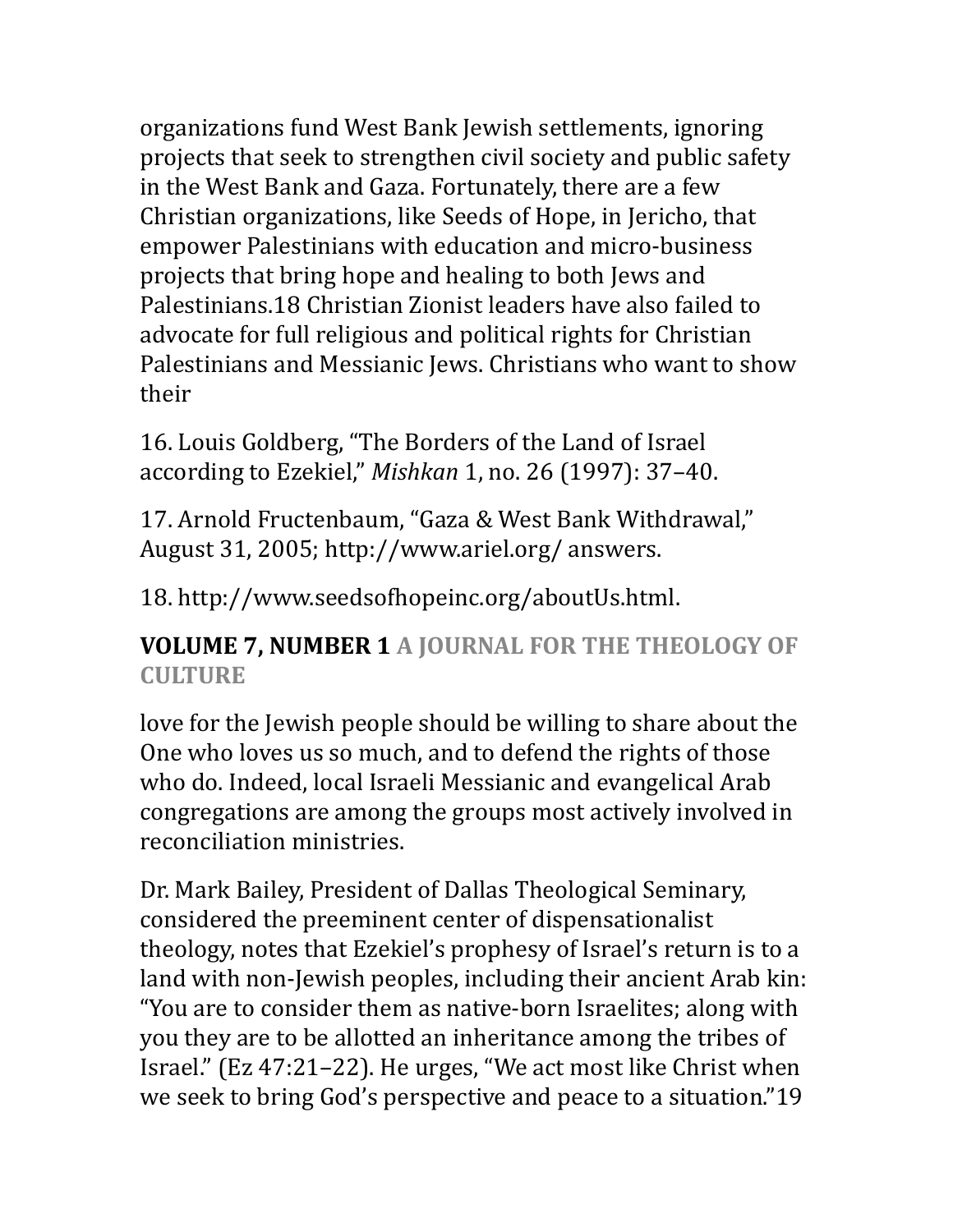# *Was Early Christian Zionism Different?*

Dispensationalism did not produce any heavyweight political ethicists or international relations theorists like Reinhold Niebuhr, Paul Ramsey, or neo- Christian Realist Jean Bethke Elshtain. Nevertheless, dispensationalists are clearly more (though not entirely) *futurist* regarding the Kingdom of God and fundamentally in agreement with the pragmatism of the *realists*, who recognize as operating principles the need for deterrence and restraint of evil, activated by an ethic of compassionate justice for a suffering world.

The politicized form of Christian Zionism that has risen to prominence today differs greatly from the earlier perspectives of a century ago. Proto-Christian Zionism emerged out of the Protestant Reformation, drawing from both Hebrew Scriptures (the *Tanakh*) and the early church. These interpretations of prophecies focus on the re-gathering and *restoration* of the people of Israel to their ancient homeland, as well as the spiritual *redemption* of the nation which will enable them to practice their spiritual calling on behalf of all the nations of the world.20 As many recently published historical studies have documented, the early perspectives varied significantly, some focusing on the spiritual *redemptionist* aspect of large masses of individual Jews turning to faith in Jesus as Messiah; others focused on the *restorationist* miracle of Jewish preservation and their modern re-gathering in their ancient homeland. Most held to elements of both.21

19. Mark Bailey, "The Lord's Land Policy in Israel," *Veritas* 2, no. 2 (2002). 

20. For a fascinating historical overview of Jewish proto-Zionist movements in the medieval and early- modern period, see Arie Morganstern's "Dispersion and the Longing for Zion: 1240–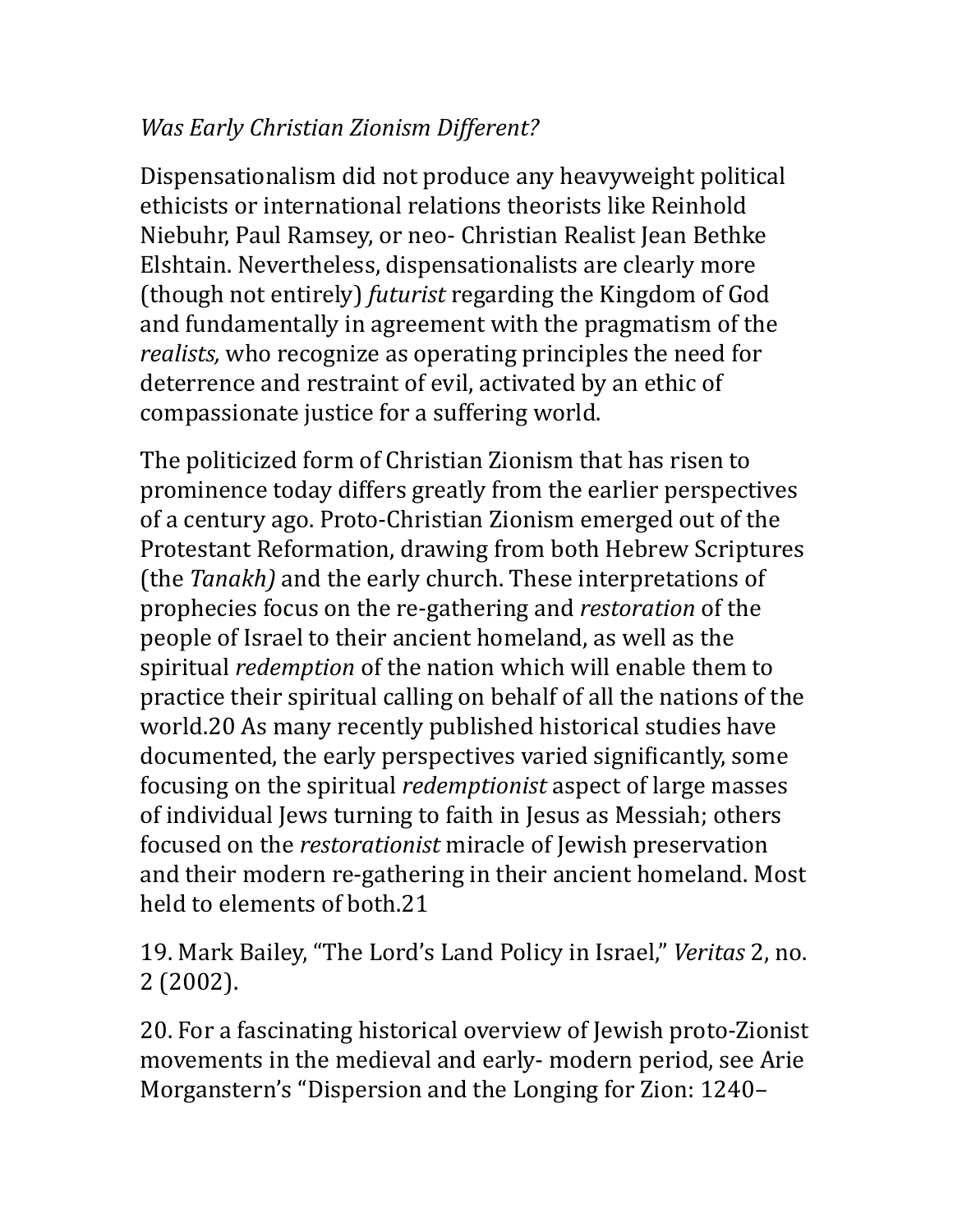1840" in *Azure* (Winter, 2002); also accessible online at http:// www.jafi.org.il/education/culture/dispersion.html.

21. Paul Boyer, *When Time Shall Be No More* (Cambridge, MA: Harvard University Press, 1992); Shalom Goldman, *Zeal for* Zion: Christian, Jews & the Idea of the Promised Land *(Chapel*) Hill: University of North Carolina Press, 2009); Paul C. Merkley, *The Politics of Christian Zionism: 1891–1948* (London: Frank Cass, 1998); Michael B. Oren, *Power, Faith and Fantasy: America in the*

# *CHRISTIAN ZIONISM - Rood & Rood*

*Political* Zionism arose only in the late nineteenth and early twentieth centuries. Nearly all Jewish leaders opposed the movement, as did quite a few dispensationalist Christians.22 Support for *political* Zionism gradually emerged across a broad spectrum of Anglo-American Christians and Conservative and Reformed Jews, largely motivated in response to the humanitarian crisis caused by the expulsion of millions of displaced Jews by the rising forces of nationalism and anti-Semitism in Eastern Europe.

In 1878, Chicago businessman and dispensationalist William E. Blackstone wrote a bestselling theological book, *Jesus is Coming,* outlining the Biblical prophecies concerning the restoration of national Israel as a preparation for Jesus' second Messianic return. He did not become a Christian Zionist activist until ten years later, when he witnessed and compassionately responded to the mass expulsions of over two million poor, stateless Jews from the Russian *Pale of Settlement*. In 1891, Blackstone drafted and circulated the historic "Blackstone"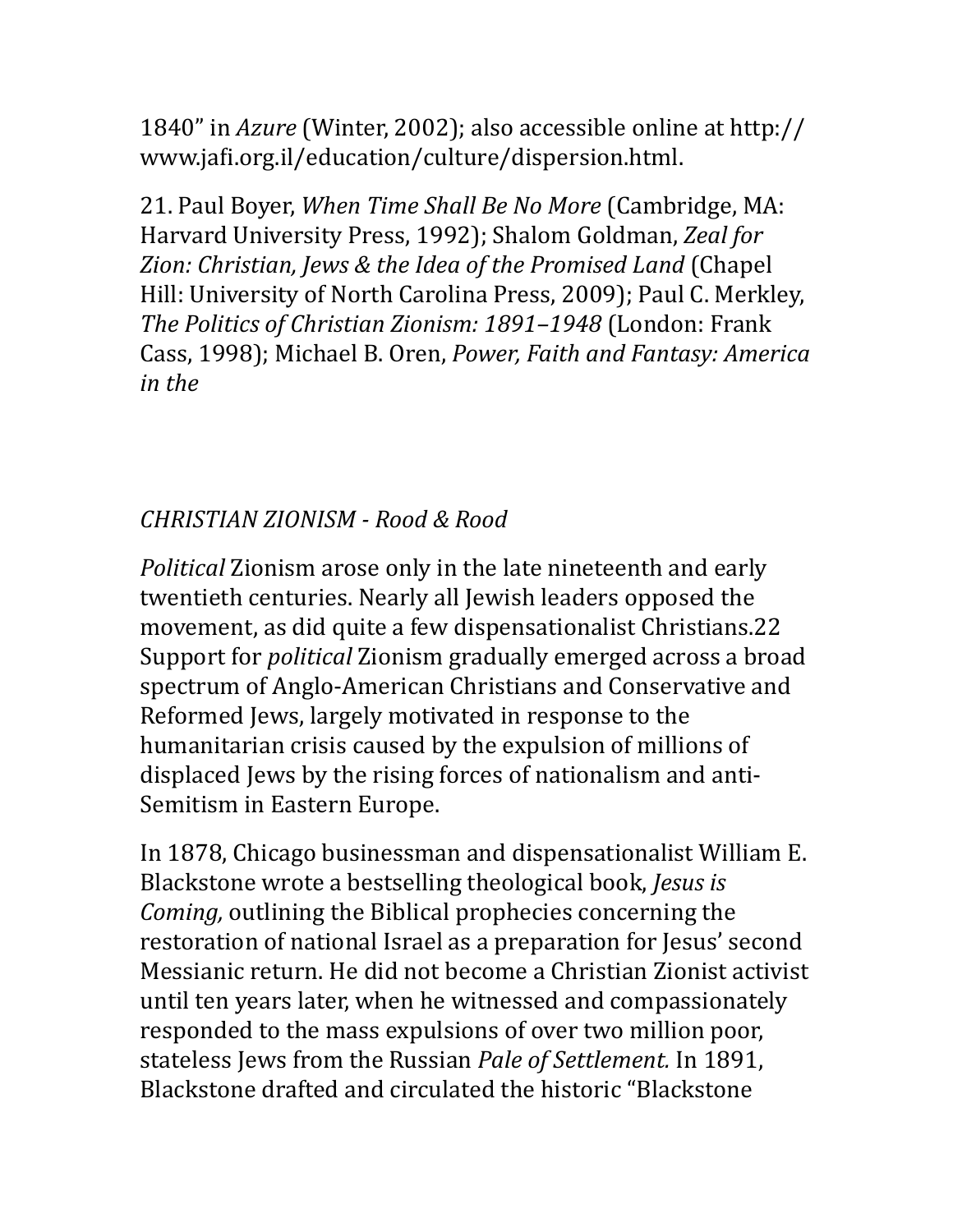Memorial Petition" proposing an international conference to establish a refuge for homeless Jews in Palestine.23 Signed by over four hundred of America's leading citizens, statesmen, and religious leaders, the petition addressed issues of humanitarian justice and natural rights, opening with the words, "What shall be done for the Russian Jews?" The petition urged the European and American heads of state to convene an international conference addressing the following: expulsions and property seizures in Europe, immigration/emigration to Palestine, and territorial issues leading to "security and autonomy in self-government." It noted that the equitable resolution of these issues involved a bundle of competing rights and claims—but it contained no theological statement concerning prophetic fulfillment. The only religious connection was to acknowledge and seek to repair the long history of Jewish persecution in the Christian nations by appealing to an appreciation of their shared Biblical heritage.

*Middle East, 1776 to the Present* (New York: Norton, 2007); Stephen Spector, *Evangelicals and Israel: The Story of American Christian Zionism* (New York: Oxford University Press, 2008); Paul Richard Wilkinson, *For Zion's Sake: Christian Zionism and the Role of John Nelson Darby* (Colorado Springs: Paternoster, 2007). 

22. In July1897, the Central Conference of American Rabbis passed a formal resolution stating: "Resolved, that we totally disapprove of any attempt for the establishment of a Jewish State. 

Such attempts show a misunderstanding of Israel's mission, which from the narrow political and national field, which has expanded to the promotion among the whole human race of the broad and universalistic religion first proclaimed by the Jewish prophets," quoted in "Zionism in the United States,"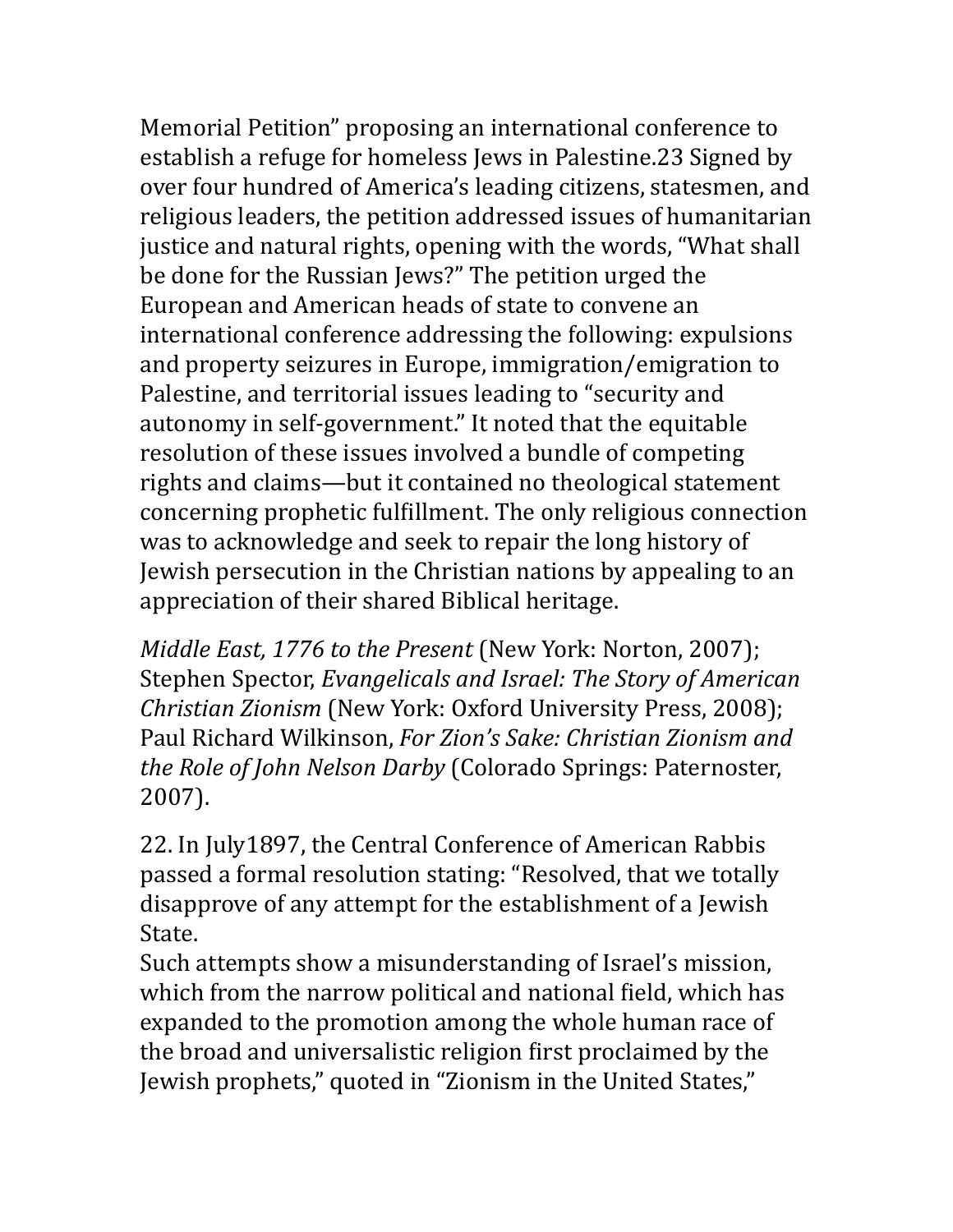*Encyclopaedia Judaica,* Fred Skolinik and Michael Berenbaum, eds. (New York: Keter Publishing House, 2007), 21:605. In 1891, Cyrus Hamlin, a Presbyterian educator and missionary to the Middle East, published a scathing critique of Christian support for political Zionism, listing eight reasons to oppose it. Evangelicals and even dispensationalists were in agreement with some or all of his arguments. Cyrus Hamlin, "International Aid for the Jews," *Our Day* 8 (July, 1891): 1-8.

23. William E. Blackstone, *Palestine for the Jews: A Copy of A Memorial Presented to President Harrison,* 5 March, 1891 (Oak Park, IL), *Papers of William Eugene Blackstone*, Collection 540: 6, Billy Graham Center Archives, Wheaton College, Wheaton, IL.

# **VOLUME 7, NUMBER 1 A JOURNAL FOR THE THEOLOGY OF CULTURE**

The principles laid out by Blackstone were remarkably similar to those of the Balfour Declaration and League of Nation's Mandate for Palestine three decades later. This is why Supreme Court Justice Louis Brandeis, leader of the American Zionist Movement, asked William Blackstone to reissue his Memorial Petition in 1916, believing it incorporated the principles upon which a just and humanitarian Jewish homeland movement could be founded. Brandeis believed that Blackstone's Petition, "ante-dating as it did Theodore Herzl's own participation in the Zionist movement, [was] destined to become of historical significance" and called Blackstone "the true founder of Zionism."24 

# *Early Christian Zionism and the Arabs*

Other early dispensationalists were similarly grounded in realism, clearly appreciating the rights and hopes of the Arabs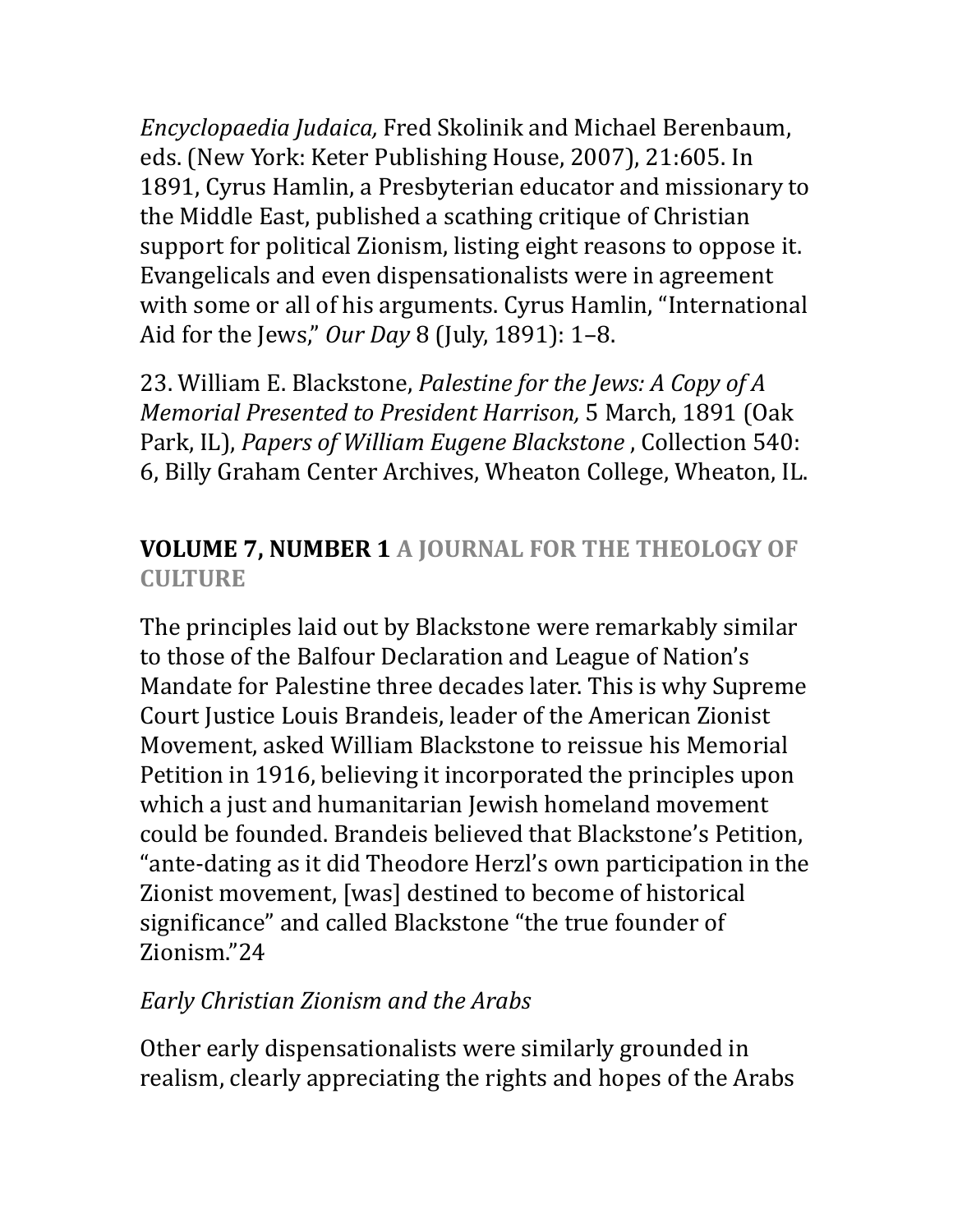in Mandatory Palestine (in this period, it was the Jewish residents of Palestine who were called "Palestinians." After 1948, the usage shifted as they became "Israelis" and their Arab neighbors in Israel and the places they were scattered began to be called "Palestinians"). Jewish Christian Rev. Sabbtai Rohold, founder of the evangelical Haifa Mission in 1920, wrote: "I believe with all my heart and soul in the absolute, full restoration of the Jew, and I believe also at the present time in the partial return of the Jew to Palestine, but there are many difficulties.... Modern Zionism is the result of anti-Semitism, but six hundred thousand Arabs cannot be brushed aside.... As for the great plans and pretenses, good offices, and the sympathy of the nations, that is beautiful; but let me tell you, and I repeat it emphatically, that the undercurrents are too many."25 Rohold was adamant that his Haifa Mission School, Jewish immigrant shelter, and medical clinic would maintain warm and supportive relations with his Muslim and Christian Arab neighbors. In Rohold's school, Jewish immigrants would learn Arabic first, and then Hebrew. His Hebrew congregation would celebrate the Biblical feasts and also join with the Christian Arab congregation for Christmas Eve and Easter Morning worship. The clinic and school staff were a mixture of Arabs and Jews. Rohold pursued his pragmatic program of humanitarian refuge, reconciliation, and gospel witness through each difficult day and week from 1921, through the Arab riots of 1929 and the ensuing years of violent resistance to Jewish immigration, up until his death in 1931.

24. A letter from Nathan Straus to W. E. B. dated May 8, 1916 reads: "It would have done your heart good to have heard (Mr. Brandeis) assert what a valuable contribution to the cause your document is. In fact he agrees with me that you are the Father of Zionism, as your work antedates Herzl." Also see David D. Brodeur, "Christians in the Zionist Camp: Blackstone and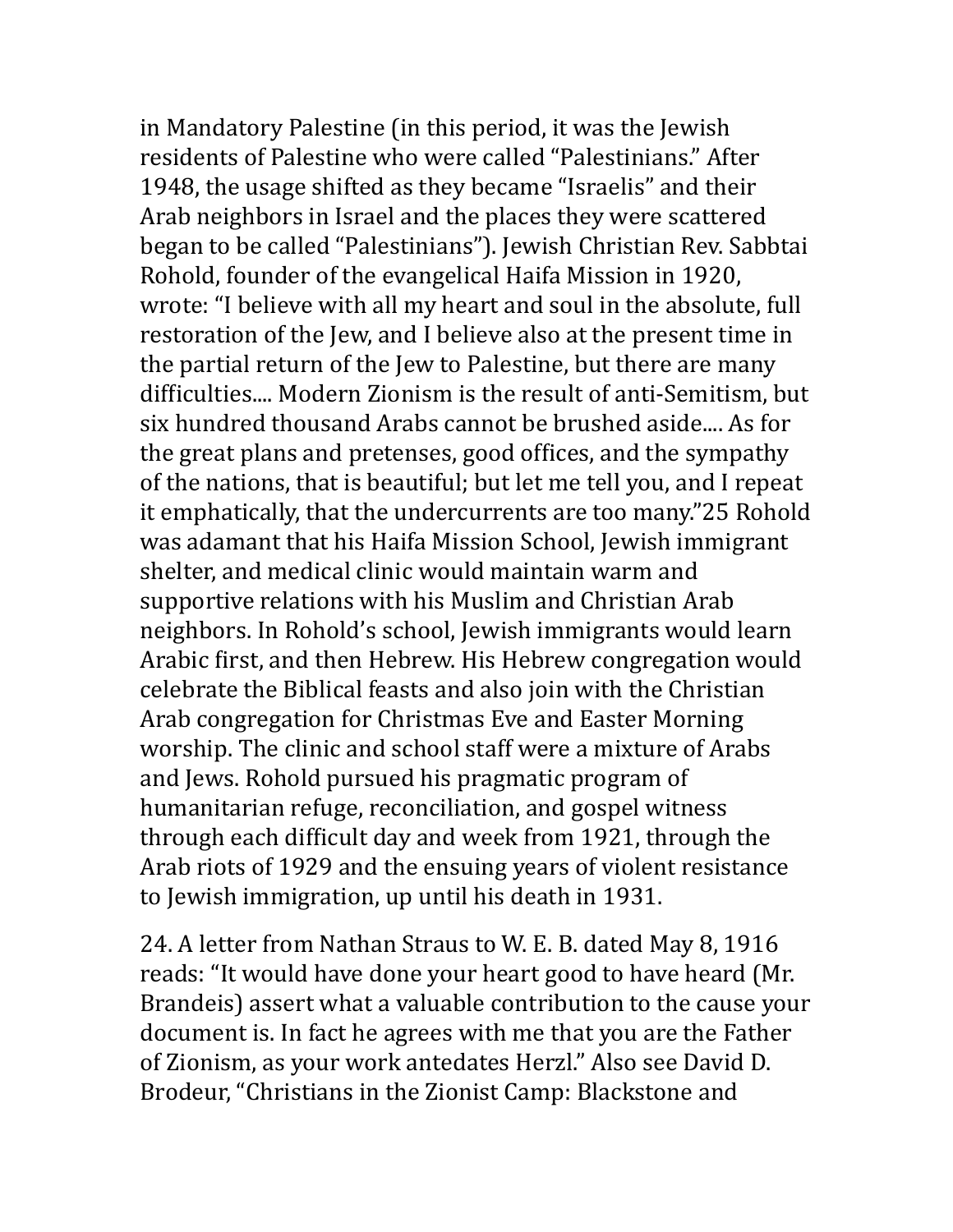Hechler," *Faith and Thought* 100, no. 3 (1972–3): 271–298, accessible at http://www.biblicalstudies.org.uk/articles\_faithand-thought 02.php.

25. S. Rohold, "Zionism: Past, Present, and Future," The Latter *Rain Evangel* 10, no. 5 (February 1918): 15.

# *CHRISTIAN ZIONISM - Rood & Rood*

Bible scholar David L. Cooper, whose classic works of dispensational theology shaped several generations of theologians and Christian Zionists, wrote in 1939 on the growing tensions between Arabs and Jews in Palestine:

Those who know God and His Word have a sympathy and love for every race, tribe, tongue, and people. Especially so, the Arabic people because they too are descendants of Abraham....These people have a right to live in the land because of the history of the past one thousand years.... To them this is their home.... The birthright of every individual coming into the world grants him an opportunity to live and pursue peace and happiness.... No man or group of men are able ... to harmonize the conflicting claims of the Jews and Arabs in Palestine.... Thus with ill-will toward none, but with the kindliest feelings toward all parties concerned, we shall pray very earnestly to God to have His will in this matter and to unravel the difficulty for the advancement of His cause among men.26

Blackstone, Rohold, and Cooper were among the most widely known dispensational Bible teachers in America, yet their pragmatic foreign policy and international relations views were remarkably consistent with those expressed a generation later by the Christian Realist and Zionist, Reinhold Niebuhr. The more liberal Niebuhr scorned the prophetic literalism of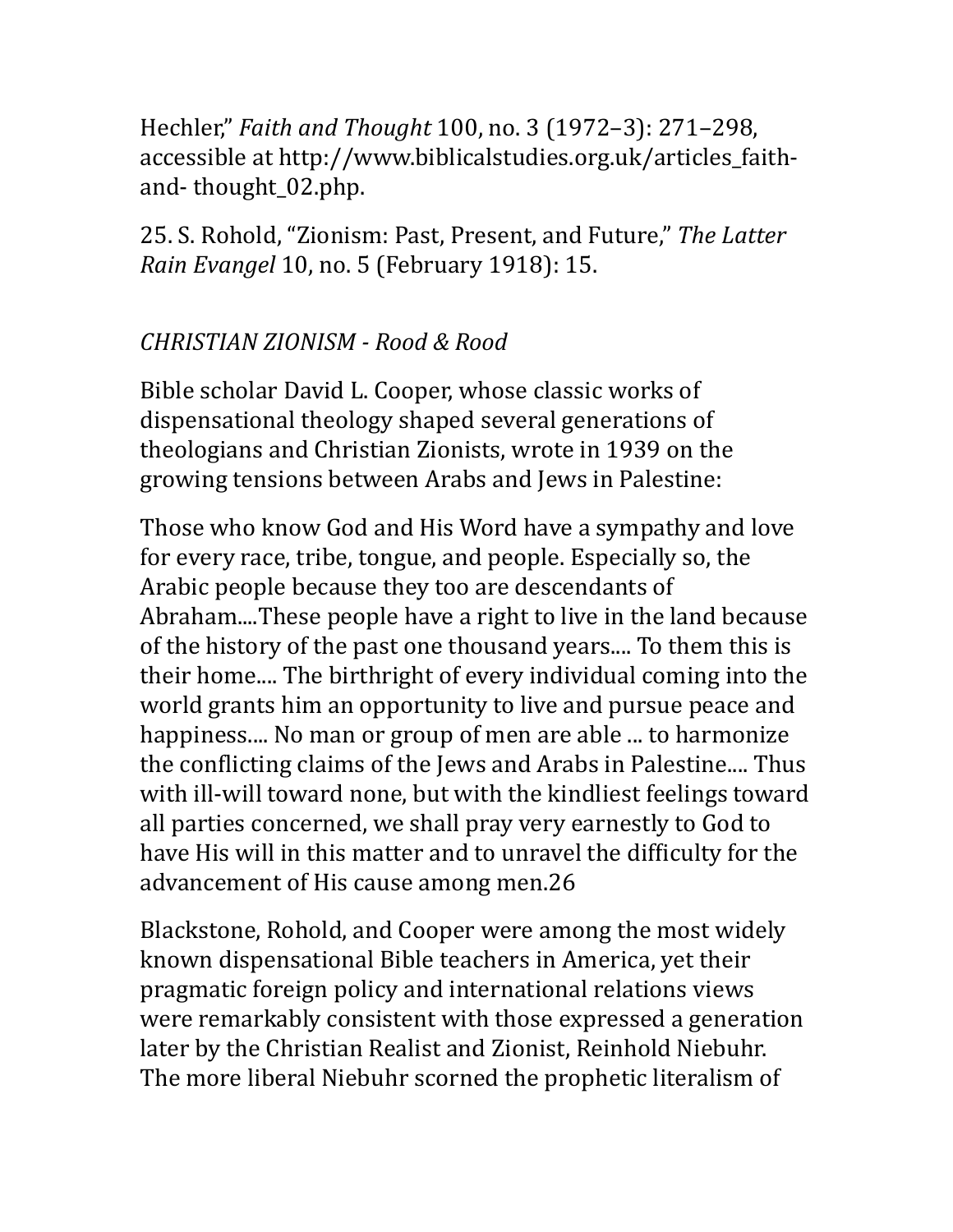evangelical revivalists, stating, "We feel as embarrassed as anti-Zionist religious Jews when messianic claims are used to substantiate the right of the Jews to the particular homeland in Palestine." Nevertheless, he shared with other early Christian Zionists a case for Zionism framed in the language of justice. Niebuhr's clear response to the anti-Semitism of Europe and the racial policies of the Nazis was to affirm that "many" Christians are pro-Zionist in the sense that they believe that a

homeless people require a homeland."  $27$  Ten years after its dramatic establishment, Niebuhr wrote, "History is full of strange configurations. Among them is the thrilling emergence of the State of Israel."28 Dispensationalists viewed these events as fulfillment of Biblical prophecy. Nevertheless, their faith did not fundamentally overrule their profound pragmatic realism nor deter them from following an ethic of compassionate justice. 

Tony Maalouf presents a scholarly interpretation of the interwoven history and Biblical prophecies concerning the shared destiny and blessing of the Jewish and Arab peoples in his book, *Arabs in the Shadow of Israel*. Maalouf, an evangelical Arab theologian, and self-described progressive dispensationalist, views the current divide between many evangelical Christian Zionists and anti-Zionists as

26. David L. Cooper, *Prophetic Fulfillments in Palestine Today* (Los Angeles: Biblical Research Society, 1940), 26-27.

27. Reinhold Niebuhr, "The Relations of Christians and Jews in Western Civilization," quoted in Paul C. Merkley, *The Politics of Christian Zionism: 1891-1948* (London: Frank Cass, 1998), 141.

**VOLUME 7, NUMBER 1 A JOURNAL FOR THE THEOLOGY OF CULTURE**